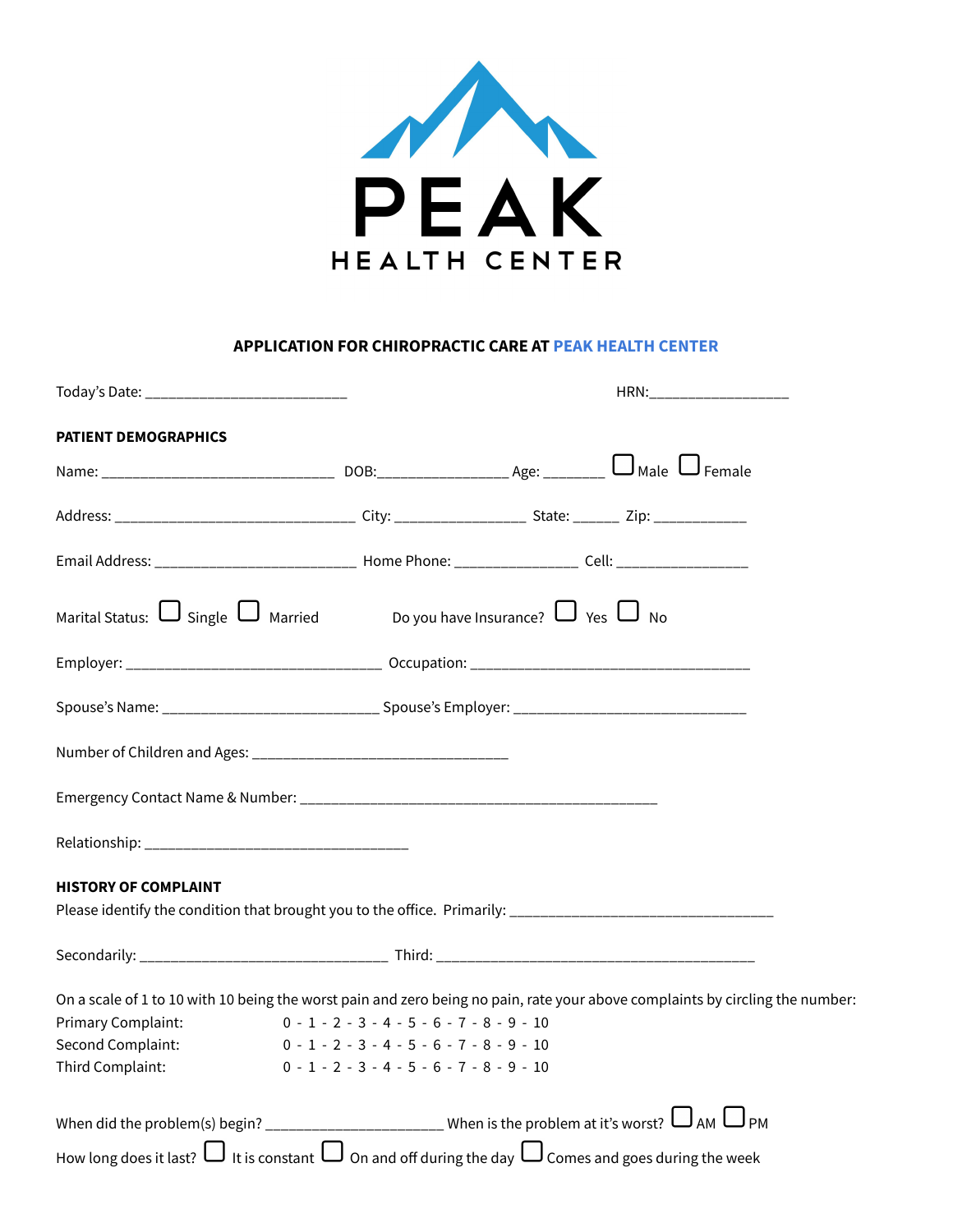| Condition(s) ever been treated by anyone in the past? If yes, when: by whom?     |
|----------------------------------------------------------------------------------|
| How long were you under care: ____________ What were the results? ______________ |
| Name of previous Chiropractor if applicable: ___________                         |

|                                                                                                                                     | Please mark the areas on the Diagram with the following letters to describe your<br>symptoms: $R =$ Radiating $B =$ Burning $D =$ Dull $A =$ Aching $N =$ Numbness<br>$S =$ Sharp/Stabbing $T =$ Tingling |  |  |  |  |
|-------------------------------------------------------------------------------------------------------------------------------------|-----------------------------------------------------------------------------------------------------------------------------------------------------------------------------------------------------------|--|--|--|--|
|                                                                                                                                     |                                                                                                                                                                                                           |  |  |  |  |
|                                                                                                                                     |                                                                                                                                                                                                           |  |  |  |  |
|                                                                                                                                     | Is your problem the result of ANY type of accident? $\Box$                                                                                                                                                |  |  |  |  |
|                                                                                                                                     | Identify any other injury(s) to your spine, major or minor, that the doctor should know:                                                                                                                  |  |  |  |  |
|                                                                                                                                     |                                                                                                                                                                                                           |  |  |  |  |
| <b>PAST HISTORY</b>                                                                                                                 |                                                                                                                                                                                                           |  |  |  |  |
| Have you suffered with any of this or a similar problem in the past? $\Box$ No $\Box$ Yes If yes, how many times? _________________ |                                                                                                                                                                                                           |  |  |  |  |
|                                                                                                                                     |                                                                                                                                                                                                           |  |  |  |  |
|                                                                                                                                     |                                                                                                                                                                                                           |  |  |  |  |
|                                                                                                                                     |                                                                                                                                                                                                           |  |  |  |  |

Please identify any and all types of jobs you have had that have imposed any physical stress on you or your body:

If you have ever been diagnosed with any of the following conditions, please indicate with a P for in the *Past*, C for *Currently* have, and N for *Never* have had:

\_\_\_\_\_\_\_\_\_\_\_\_\_\_\_\_\_\_\_\_\_\_\_\_\_\_\_\_\_\_\_\_\_\_\_\_\_\_\_\_\_\_\_\_\_\_\_\_\_\_\_\_\_\_\_\_\_\_\_\_\_\_\_\_\_\_\_\_\_\_\_\_\_\_\_\_\_\_\_\_\_\_\_\_\_\_\_\_\_\_\_\_\_\_\_\_\_\_\_\_\_\_\_\_\_\_\_

| Broken Bone<br>____ | Dislocations<br>____ | Tumors<br>____ | Rheumatoid Arthritis<br>____ | Fracture<br>____ | Disability<br>____ | Cancer<br>____ |
|---------------------|----------------------|----------------|------------------------------|------------------|--------------------|----------------|
|---------------------|----------------------|----------------|------------------------------|------------------|--------------------|----------------|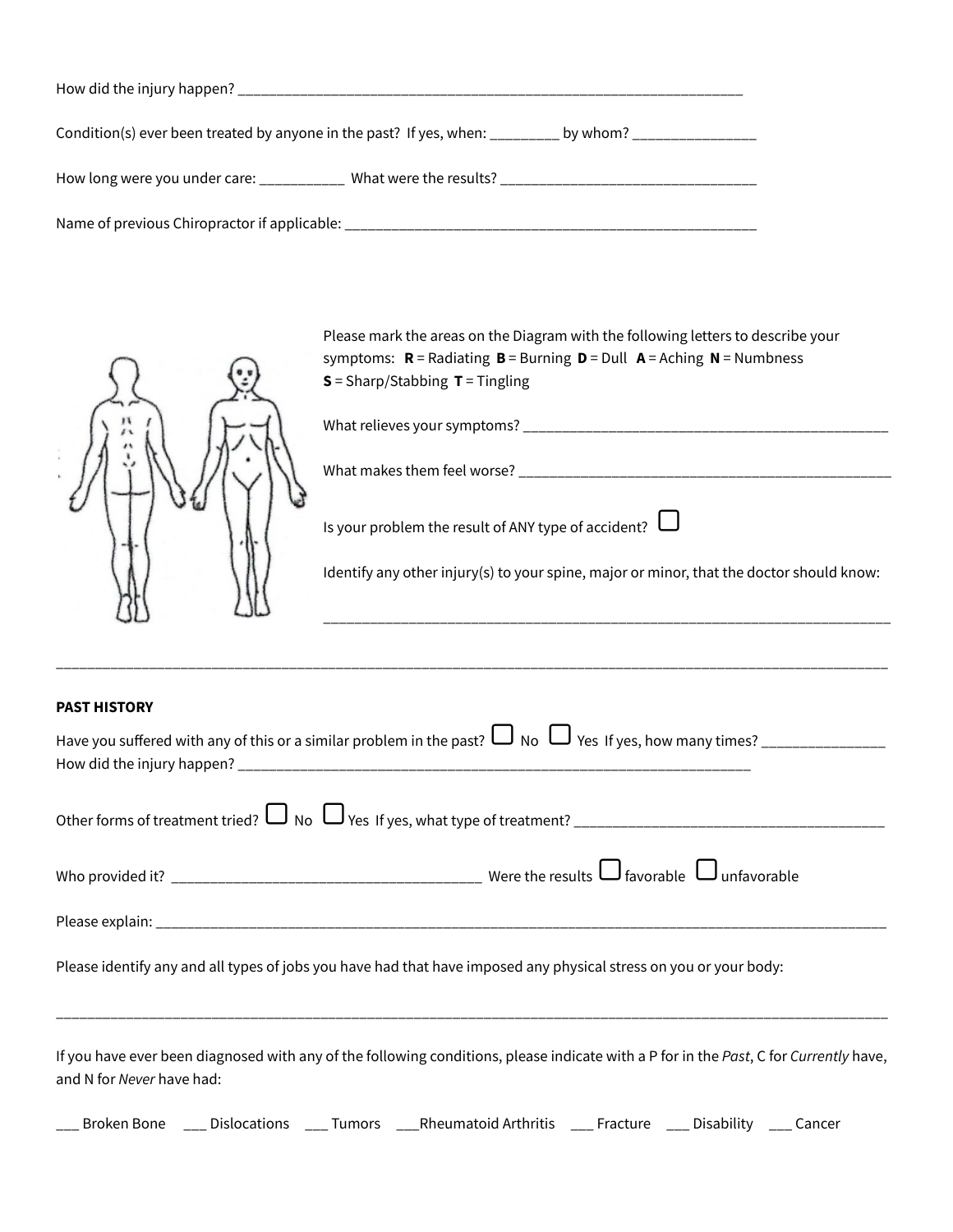| <b>Heart Attack</b> | Osteo Arthritis | <b>Diabetes</b> | Cerebral Vascular |  |
|---------------------|-----------------|-----------------|-------------------|--|
|---------------------|-----------------|-----------------|-------------------|--|

Please identify ALL PAST and any CURRENT conditions you feel may be contributing to your present problem.

|                 |                                                                                                                               | <b>HOW LONG AGO</b>                                                                                                             | TYPE OF CARE RECEIVED | WHOM                                                          |  |  |
|-----------------|-------------------------------------------------------------------------------------------------------------------------------|---------------------------------------------------------------------------------------------------------------------------------|-----------------------|---------------------------------------------------------------|--|--|
| <b>INJURIES</b> |                                                                                                                               |                                                                                                                                 |                       |                                                               |  |  |
|                 | <b>SURGERIES</b>                                                                                                              |                                                                                                                                 |                       |                                                               |  |  |
|                 |                                                                                                                               | <b>CHILDHOOD DISEASES</b>                                                                                                       |                       |                                                               |  |  |
|                 | <b>ADULT DISEASES</b>                                                                                                         |                                                                                                                                 |                       |                                                               |  |  |
|                 | <b>SOCIAL HISTORY</b>                                                                                                         |                                                                                                                                 |                       |                                                               |  |  |
|                 |                                                                                                                               | 1. Smoking $\Box$ Cigars $\Box$ Pipe $\Box$ Cigarettes How Often? $\Box$ Daily $\Box$ Weekends $\Box$ Occasionally $\Box$ Never |                       |                                                               |  |  |
|                 |                                                                                                                               | <b>Alcohol Consumption</b>                                                                                                      |                       | $\Box$ Daily $\Box$ Weekends $\Box$ Occasionally $\Box$ Never |  |  |
|                 |                                                                                                                               | <b>Recreational Drug Use</b>                                                                                                    |                       | $\Box$ Daily $\Box$ Weekends $\Box$ Occasionally $\Box$ Never |  |  |
|                 | <b>FAMILY HISTORY</b>                                                                                                         |                                                                                                                                 |                       |                                                               |  |  |
|                 | $\bigcup_{\text{No}}$ $\bigcup_{\text{Yes}}$<br>Does anyone in your family suffer with the same conditions?                   |                                                                                                                                 |                       |                                                               |  |  |
|                 | a. If Yes, whom?: $\Box$ grandmother $\Box$ grandfather $\Box$ father $\Box$ sister $\Box$ brother $\Box$ son $\Box$ daughter |                                                                                                                                 |                       |                                                               |  |  |
|                 | b.                                                                                                                            | Have they been treated for their condition? $\Box$ no $\Box$ yes $\Box$ I don't know                                            |                       |                                                               |  |  |
|                 | c.                                                                                                                            | Any other hereditary conditions the Doctor should be aware of? _________________                                                |                       |                                                               |  |  |

I hereby authorize payment to be made directly to **Peak Health Center** for all benefits which may be payable under a healthcare plan or from any other collateral sources. I authorize utilization of this application or copies thereof for the purpose of processing claims and effecting payments, and further acknowledge that this assignment of benefits does not in any way relieve me of payment liability and that I will remain financially responsible to Peak Health Center for any and all services I receive at this office.

\_\_\_\_\_\_\_\_\_\_\_\_\_\_\_\_\_\_\_\_\_\_\_\_\_\_\_\_\_\_\_\_\_\_\_\_\_\_\_\_\_\_\_ \_\_\_\_\_\_\_\_\_\_\_\_\_\_\_\_\_\_\_\_\_\_\_\_\_\_

\_\_\_\_\_\_\_\_\_\_\_\_\_\_\_\_\_\_\_\_\_\_\_\_\_\_\_\_\_\_\_\_\_\_\_\_\_\_\_\_\_\_\_ \_\_\_\_\_\_\_\_\_\_\_\_\_\_\_\_\_\_\_\_\_\_\_\_\_\_

Patient or Authorized Person's Signature **Date Completed** Date Completed

Doctor's Signature **Date Completed Date Completed**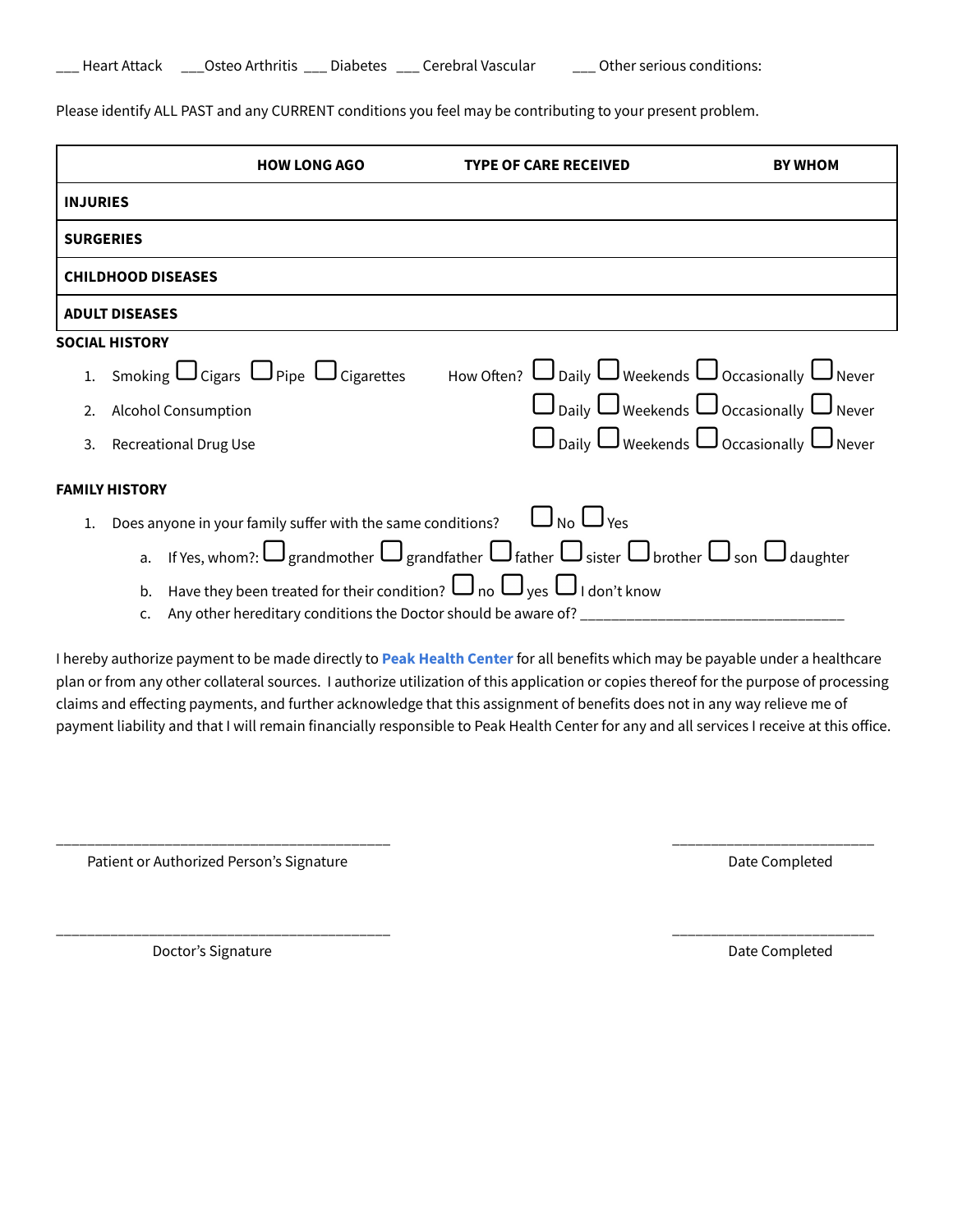**ACTIVITIES OF DAILY LIVING:** Please identify how your current condition is affecting your ability to carry out activities that are routinely a part of your life:

| Bending                | No Effect | Painful (Can do) | Painful (Limits)     | Unable to Perform |
|------------------------|-----------|------------------|----------------------|-------------------|
| Concentrating          | No Effect | Painful (Can do) | Painful (Limits)     | Unable to Perform |
| Computer Work          | No Effect | Painful (Can do) | Painful (Limits)     | Unable to Perform |
| Gardening              | No Effect | Painful (Can do) | $J$ Painful (Limits) | Unable to Perform |
| <b>Playing Sports</b>  | No Effect | Painful (Can do) | Painful (Limits)     | Unable to Perform |
| Shoveling              | No Effect | Painful (Can do) | Painful (Limits)     | Unable to Perform |
| Sleeping               | No Effect | Painful (Can do) | Painful (Limits)     | Unable to Perform |
| <b>Watching TV</b>     | No Effect | Painful (Can do) | Painful (Limits)     | Unable to Perform |
| Carrying               | No Effect | Painful (Can do) | Painful (Limits)     | Unable to Perform |
| Dancing                | No Effect | Painful (Can do) | Painful (Limits)     | Unable to Perform |
| <b>Getting Dressed</b> | No Effect | Painful (Can do) | Painful (Limits)     | Unable to Perform |
| Lifting                | No Effect | Painful (Can do) | Painful (Limits)     | Unable to Perform |
| Pushing                | No Effect | Painful (Can do) | J Painful (Limits)   | Unable to Perform |
| Sitting                | No Effect | Painful (Can do) | Painful (Limits)     | Unable to Perform |
| Standing               | No Effect | Painful (Can do) | Painful (Limits)     | Unable to Perform |
| Climbing               | No Effect | Painful (Can do) | Painful (Limits)     | Unable to Perform |
| Doing Chores           | No Effect | Painful (Can do) | Painful (Limits)     | Unable to Perform |
| Sexual Activity        | No Effect | Painful (Can do) | Painful (Limits)     | Unable to Perform |
| Running/Walking        | No Effect | Painful (Can do) | Painful (Limits)     | Unable to Perform |
| Sitting to Standing    | No Effect | Painful (Can do) | Painful (Limits)     | Unable to Perform |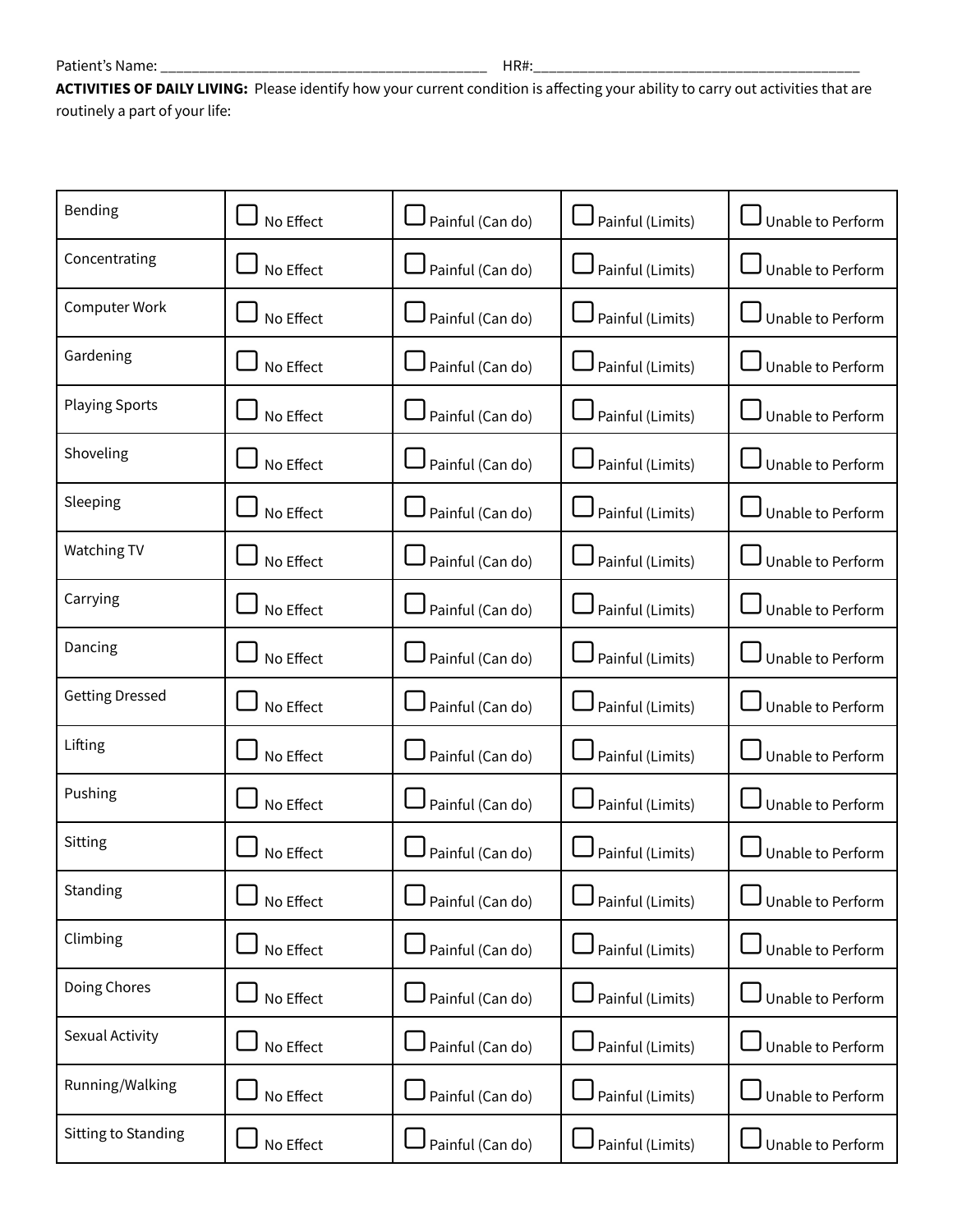| __ Headache                             | _Pregnant                                                    | __ Dizziness                              | Prostate Problems                           | __Ulcers       |
|-----------------------------------------|--------------------------------------------------------------|-------------------------------------------|---------------------------------------------|----------------|
| Neck Pain                               | __ Frequent Colds                                            | __Loss of Balance                         | __Impotence/Sexual Dysfunc. ___Heartburn    |                |
| ___Jaw Pain, TMJ                        | $\rule{1em}{0.15mm}$ Epilepsy                                | __Fainting                                | _Digestive Issues                           | Tremors        |
| ___Shoulder Pain                        | ___Heart Problems                                            | ___Double Vision                          | __Colon Trouble                             | $\_$ PMS       |
|                                         | __Low Blood Pressure ___High Blood Pressure ___Mid Back Pain |                                           | __Upper Back Pain                           | __Hearing Loss |
| Low Back Pain                           | __Diarrhea                                                   | __Constipation                            | __Depression                                | Asthma         |
| Liver Trouble                           | ___Sinus Problems                                            |                                           | __Menstrual Problems ___Menopausal Problems | __Scoliosis    |
| __Foot or Knee Issues ____Skin Problems |                                                              | __Learning Disability ____Eating Disorder |                                             | __Allergies    |
| Hepatitis (A, B, C) ______Insomnia      |                                                              | ___Swollen Joints                         | __Mood Changes                              | ___ADD/ADHD    |
| Difficulty Breathing ____Lung Problems  |                                                              | __Kidney Problems                         | __Gallbladder Problems                      | __Liver Issues |
|                                         |                                                              | ___Bed Wetting                            | __Numbness in extremities                   | Irritable      |
|                                         |                                                              |                                           |                                             |                |

\_\_\_\_\_\_\_\_\_\_\_\_\_\_\_\_\_\_\_\_\_\_\_\_\_\_\_\_\_\_\_\_\_\_\_\_\_\_\_\_\_\_\_\_\_\_\_\_\_\_\_\_\_\_\_\_\_\_\_\_\_\_\_\_\_\_\_\_\_\_\_\_\_\_\_\_\_\_\_\_\_\_\_\_\_\_\_\_\_\_\_\_\_\_\_\_\_\_\_\_\_\_\_\_\_\_\_\_

\_\_\_\_\_\_\_\_\_\_\_\_\_\_\_\_\_\_\_\_\_\_\_\_\_\_\_\_\_\_\_\_\_\_\_\_\_\_\_\_\_\_\_\_\_\_\_\_\_\_\_\_\_\_\_\_\_\_\_\_\_\_\_\_\_\_\_\_\_\_\_\_\_\_\_\_\_\_\_\_\_\_\_\_\_\_\_\_\_\_\_\_\_\_\_\_\_\_\_\_\_\_\_\_\_\_\_\_

Please mark **P** for in the **Past**, **C** for **Currently experiencing**, and **N** for **Never**

Please list any prescription or over-the-counter drugs you take: \_\_\_\_\_\_\_\_\_\_\_\_\_\_\_\_\_\_\_\_\_\_\_\_\_\_\_\_\_\_\_\_\_\_\_\_\_\_\_\_\_\_\_\_\_\_\_\_\_\_\_\_\_\_\_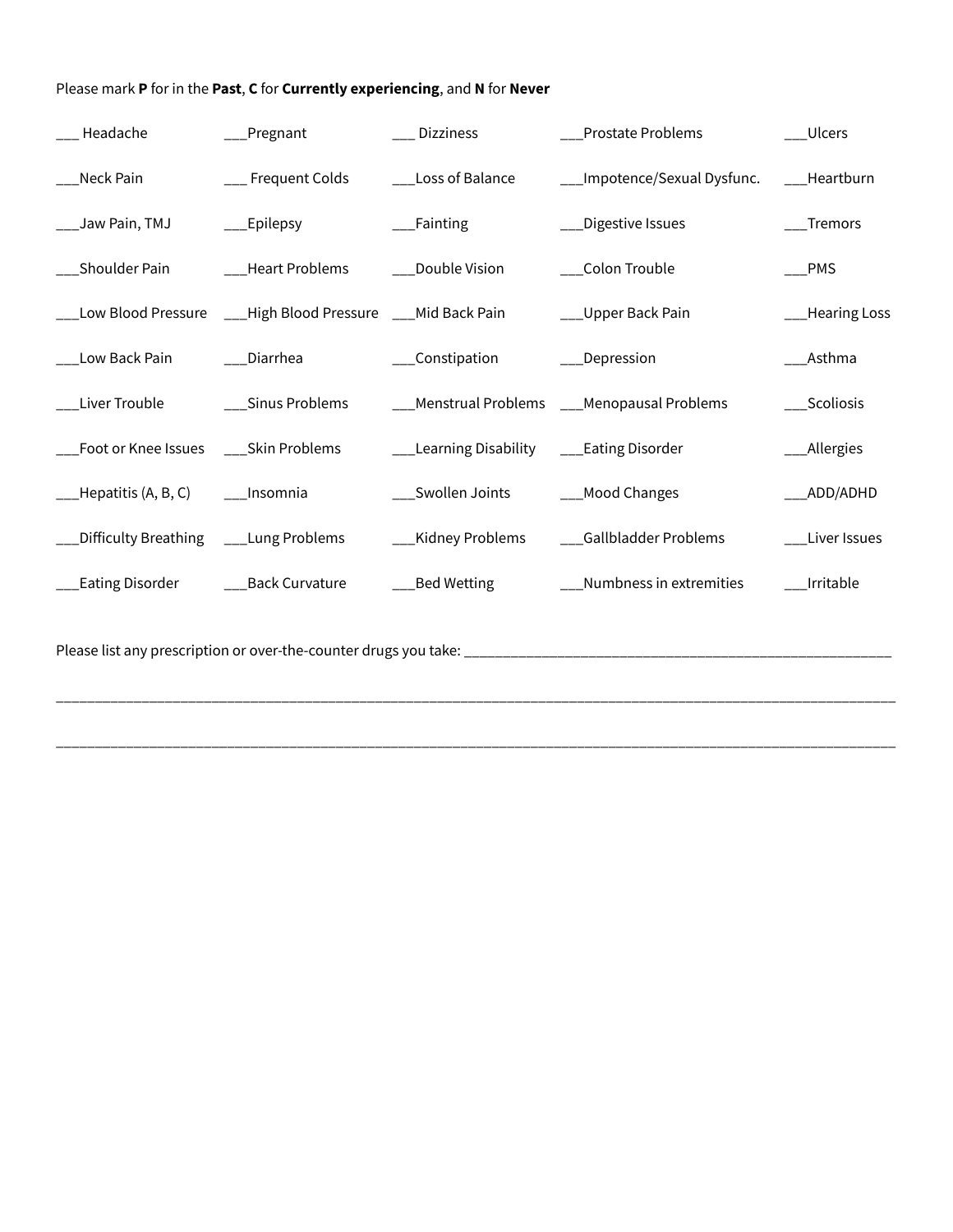# **Peak Health Center NOTICE OF PRIVACY**

This office is required to notify you in writing, that by law, we must maintain the privacy and confidentiality of your Personal Health Information. In addition we must provide you with written notice concerning your rights to gain access to your health information and the potential circumstances under which, by law, or as dictated by our office policy, we are permitted to disclose information about you to a third party without your authorization. Below is a brief summary of these circumstances. Once you have signed the last page, keep this page for your records.

### **Permitted Disclosures:**

- 1. Treatment purposes discussion with other health care providers in your care
- 2. Inadvertent disclosures open treating area means open discussion. If you need to speak privately to our Doctor(s), please let our staff know so that you can be placed in a private consultation room.
- 3. Payment Purposes to obtain payment from your insurance company or any other collateral source.
- 4. For workers compensation purposes to process a claim or aid in investigation
- 5. Emergency we may notify a family member
- 6. For public health and safety to prevent or lessen a serious or imminent threat to the health or safety of a person or the general public.
- 7. To Government agencies or Law Enforcement to identify a suspect, fugitive, material witness or missing person
- 8. For military, national security, prisoner and government benefits purposes
- 9. Deceased persons with coroners and medical examiners in the event of a patient's death.
- 10. Telephone calls or emails with appointment reminders we may call your home and leave messages regarding a missed appointment or apprize you of changes in hours or upcoming events.
- 11. Change of ownership in the event this practice is sold, the new owners would have access to your Personal Health Information

### **Your Rights:**

- 1. To receive an accounting of disclosures
- 2. To receive a paper copy of the comprehensive Privacy Notice
- 3. To request mailings to an address different than residence
- 4. To request restrictions on certain uses and disclosures and with whom we release information to, although we are not required to comply.
- 5. To inspect your records and receive one copy of your records at no charge, with notice in advance (72 hours). X-rays are original records and you are therefore not entitled to them. If you would like us to outsource them to an imaging center, to have copies made, we will be happy to accommodate you. However, you will be responsible for this cost.
- 6. To request amendments to information. However, like restrictions, we are not required to agree to them.

## **Complaints:**

If you wish to file a formal complaint about how we handle your health information, please call Maryjane LaDue at 919-369-0771. If she is unavailable, you may make an appointment to see her within 72 hours or 3 working days. If you are still not satisfied with the manner in which this office handles your complaint, you may submit a written complaint to:

> DHHS, Office of Civil Rights 200 Independence Ave SW Room 509F HHH Building Washington DC 20201